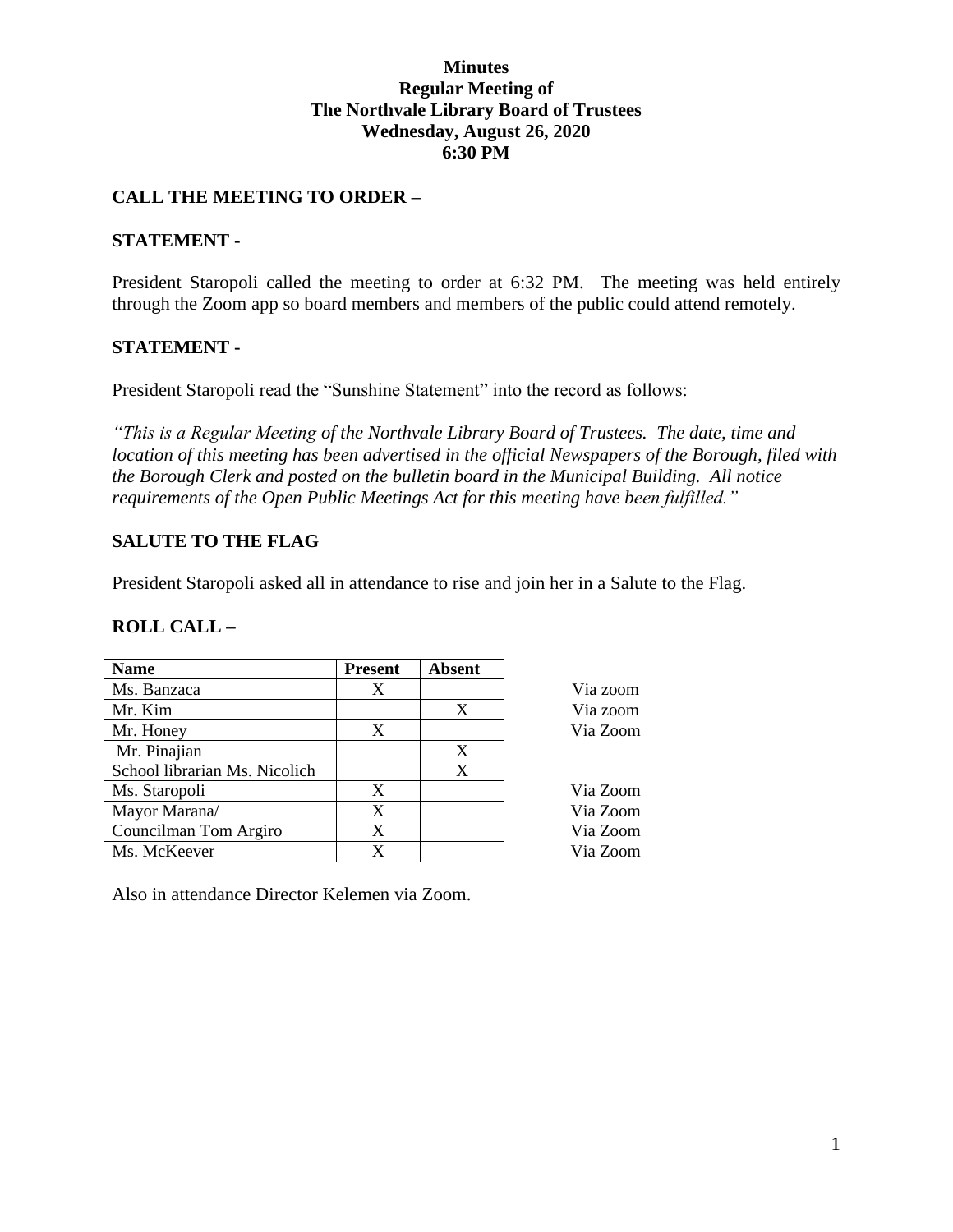# **APPROVAL OF MINUTES**

Resolved to approve the minutes from the July 22, 2020 regular board meeting.

The minutes were adopted on a roll call vote as follows:

| <b>Name</b>   | <b>ACTION</b> | <b>YES</b> | NO | <b>ABSENT</b> | <b>ABSTAIN</b> |
|---------------|---------------|------------|----|---------------|----------------|
| Ms. Banzaca   |               | X          |    |               |                |
| Mr. Kim       |               |            |    | X             |                |
| Mr. Honey     | Seonc         | X          |    |               |                |
| Mr. Pinajian  |               |            |    | X             |                |
| Ms. Nicolich  |               |            |    | X             |                |
| Ms. Staropoli | Motion        | X          |    |               |                |
| Mayor Marana  |               |            |    |               |                |
| Mr. Argiro    |               | X          |    |               |                |
| Ms. McKeever  |               | X          |    |               |                |

# **GENERAL DISCUSSION –**

# **DIRECTORS REPORT-**

Program highlights and upcoming

· The virtual Summer Reading Club (SRC), "Imagine Your Story," concluded on August 8. Children and adults logged their reading through the library's interactive reading challenge software, Beanstack for Libraries. Northvale readers surpassed the community-wide reading goal of 2,020 books read in Summer of 2020! 2,240 books were virtually logged by Northvale readers! Prizes were generously sponsored by the Friends of the Library. The Friends purchased gift cards from local small businesses and restaurants to help support the community and the library! Thank you Friends for all you do!

· Monday Maker Kits and Wednesday Craft curbside pickup kits continue to be enormously popular with families. Thank you Emily, Youth Services Librarian for creating these creative "to-go" kits for children to enjoy each week! Parents and children express how they look forward to the weekly kits. Due to the excellent response to this program (230 maker and craft kits were distributed in July), Youth Services introduced a third weekly pickup on Fridays.

- · Storytime had 521 views in July
- · Magical Melodies had 379 views
- · Music with Miss Nita 8 families on Zoom
- · Dancing with Shama on Zoom 1 child every class (5 classes)
- · Sciencetellers on Zoom 12 families
- · Magical Melodies & Bendy Bookworm on Zoom 11 families
- · Magic Workshop on Zoom 12 families

· A total of 21 adults logged onto Zoom to partake in July adult program offerings: Home Beer Brewing, NJ State Parks, and English as a Second Language Conversation Class.

· September is Library Card Sign-up Month. DC's Wonder Woman is the American Library Association's Honorary Chair, championing the power of a library card this September. We'll be encouraging Northvale residents to register for a library card.

· A fun Fall Reading Challenge is forthcoming!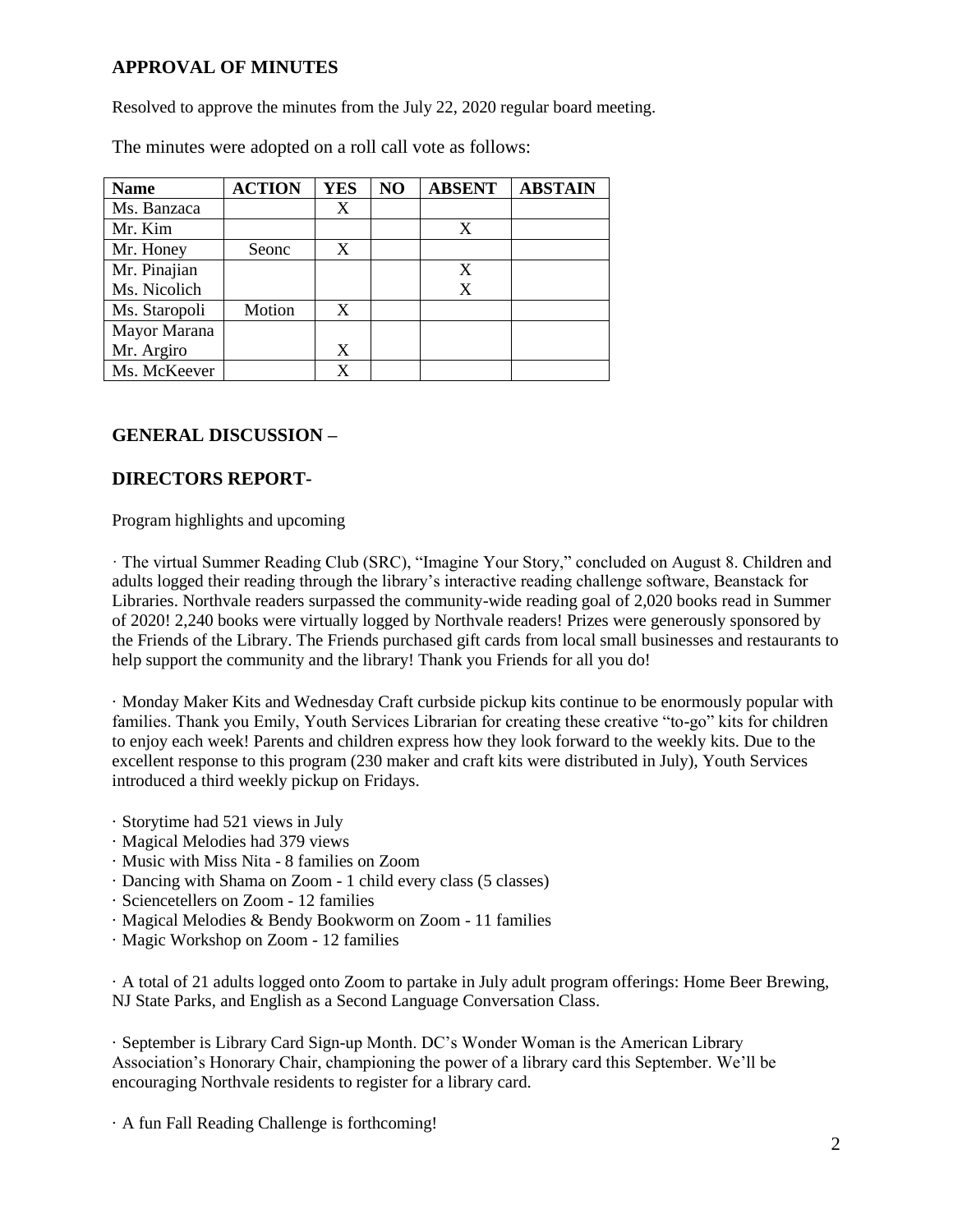#### Administrative

· Library Cards: 1,805 patrons registered as of August 21, 2020.

· July 2020 Northvale eBCCLS circulation: 387 borrows as compared to July 2019 eBCCLS circulation: 285 borrows; Northvale eBCCLS circulation is up 36%.

· Hoopla electronic borrowing is up 35% for July 2020 (54 borrows) compared with July 2019 (40 borrows).

· Staff is doing a tremendous job with processing BCCLS delivery, following quarantine guidelines, check-in and checkout procedures, and effectively communicating with the public on the phone, by email, and in-person during the challenging circumstances of the pandemic.

· Since beginning on June 22, 2020, the past two months of contact free outdoor/curbside pickup have gone smoothly, with staff and patrons adjusting exceedingly well to a new process. Thank you Friends of the Library for providing tote bags for curbside!

· The library opened for limited indoor service on July 14, 2020 with hours that mirror curbside pickup, giving patrons a choice to continue to receive items outside or come inside the library to browse and select. The past several weeks of indoor service have gone well, with all respecting safety procedures such as mask wearing, social distancing, and limiting time spent browsing. Patrons have expressed thanks for the library being open for service.

· Annual Library audit scheduled for Monday, Aug. 31 at 9:30 a.m.

·Northvale items are currently Trustee approved as fine free through August 31, 2020. With Board permission, I would like to extend the Northvale item fine free period through the end of the calendar year.

·Discussion regarding resuming Saturday hours.

### Building

· Due to a statewide weather emergency, the library closed on Tuesday, August 4, 2020. The library reopened on Wednesday, Aug. 5. On August 5th and 6th the library reopened without phone or wifi service and partial power. On Friday, August 7th at 8 a.m. all utility services were restored to the library.

### **BCCLS**

· BCCLS "lend and send" resumed on Monday, July 20 with home library pickup only as voted on by BCCLS Executive Board on 7/15/20. Patrons are actively requesting from all 77 libraries once again. It takes a bit longer to receive items as quarantining BCCLS deliveries and book drop returns in designated area

### **FRIENDS OF THE LIBRARY REPORT –**

The friends did not meet this month. Kathy did share with the group that the friends provided prizes tote bags for the summer reading program. The friends included membership forms in the tote bags and has seen a good response from people who received them. Kathy is also working with a few of the museum pass vendors to reinstate our passes now that museums are opening back up.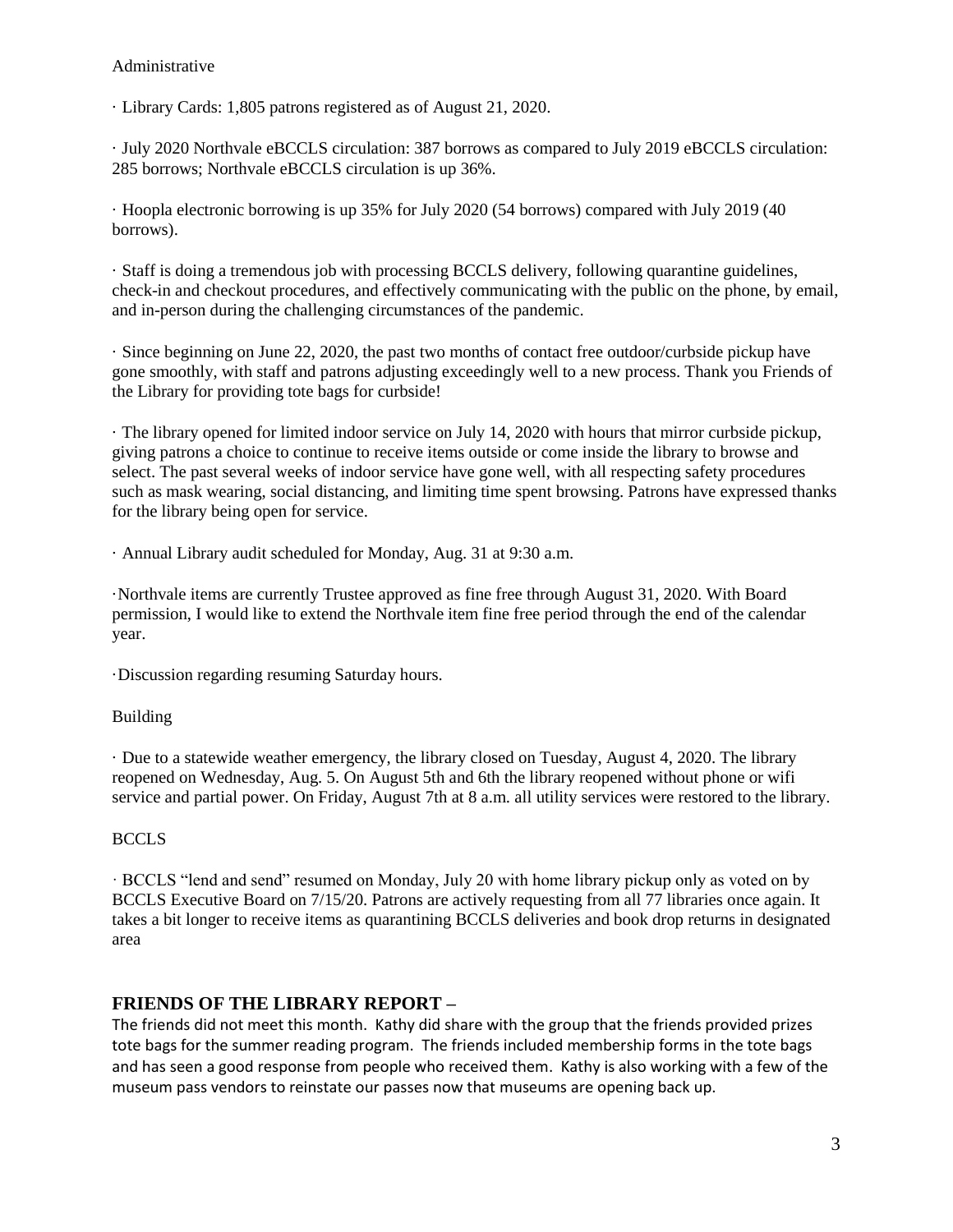# **TREASURER'S REPORT-**

Expenses YTD are 19% under budget -- YTD total Expenses & wages are 11% under budget – Bank Balances as of the end of July are as follows;

Library account balance is \$104,514.10; Capital expense account balance is \$91,907.70 --

Note: 3rd quarter contribution of \$25k was deposited in the Library account on August 17.

## **ROLL CALL VOTES-**

Resolved to approve the claims list for June in the amount of \$5,179.56: The resolution was adopted on a roll call vote as follows:

| <b>Name</b>   | <b>ACTION</b> | <b>YES</b> | NO | <b>ABSENT</b> | <b>ABSTAIN</b> |
|---------------|---------------|------------|----|---------------|----------------|
| Ms. Banzaca   |               | X          |    |               |                |
| Mr. Kim       |               |            |    | X             |                |
| Mr. Honey     | second        | X          |    |               |                |
| Mr. Pinajian  |               |            |    | X             |                |
| Ms. Nicolich  |               |            |    | X             |                |
| Ms. Staropoli | Motion        | X          |    |               |                |
| Mayor Marana  |               | X          |    |               |                |
| Mr. Argiro    |               |            |    |               |                |
| Ms. McKeever  |               |            |    |               |                |

Resolved to approve extending the Northvale item fine free period through the end of the calendar year:

The resolution was adopted on a roll call vote as follows:

| <b>Name</b>   | <b>ACTION</b> | <b>YES</b> | NO | <b>ABSENT</b> | <b>ABSTAIN</b> |
|---------------|---------------|------------|----|---------------|----------------|
| Ms. Banzaca   | motion        | X          |    |               |                |
| Mr. Kim       |               |            |    | X             |                |
| Mr. Honey     |               | X          |    |               |                |
| Mr. Pinajian  |               |            |    | X             |                |
| Ms. Nicolich  |               |            |    | X             |                |
| Ms. Staropoli | second        | X          |    |               |                |
| Mayor Marana  |               | X          |    |               |                |
| Mr. Argiro    |               |            |    |               |                |
| Ms. McKeever  |               |            |    |               |                |

Resolved to approve resuming library hours on Saturdays: The resolution was adopted on a roll call vote as follows:

| <b>Name</b>   | <b>ACTION</b> | <b>YES</b> | NO | <b>ABSENT</b> | <b>ABSTAIN</b> |
|---------------|---------------|------------|----|---------------|----------------|
| Ms. Banzaca   |               | X          |    |               |                |
| Mr. Kim       |               |            |    | X             |                |
| Mr. Honey     | second        | X          |    |               |                |
| Mr. Pinajian  |               |            |    | X             |                |
| Ms. Nicolich  |               |            |    | X             |                |
| Ms. Staropoli | Motion        | X          |    |               |                |
| Mayor Marana  |               | X          |    |               |                |
| Mr. Argiro    |               |            |    |               |                |
| Ms. McKeever  |               |            |    |               |                |